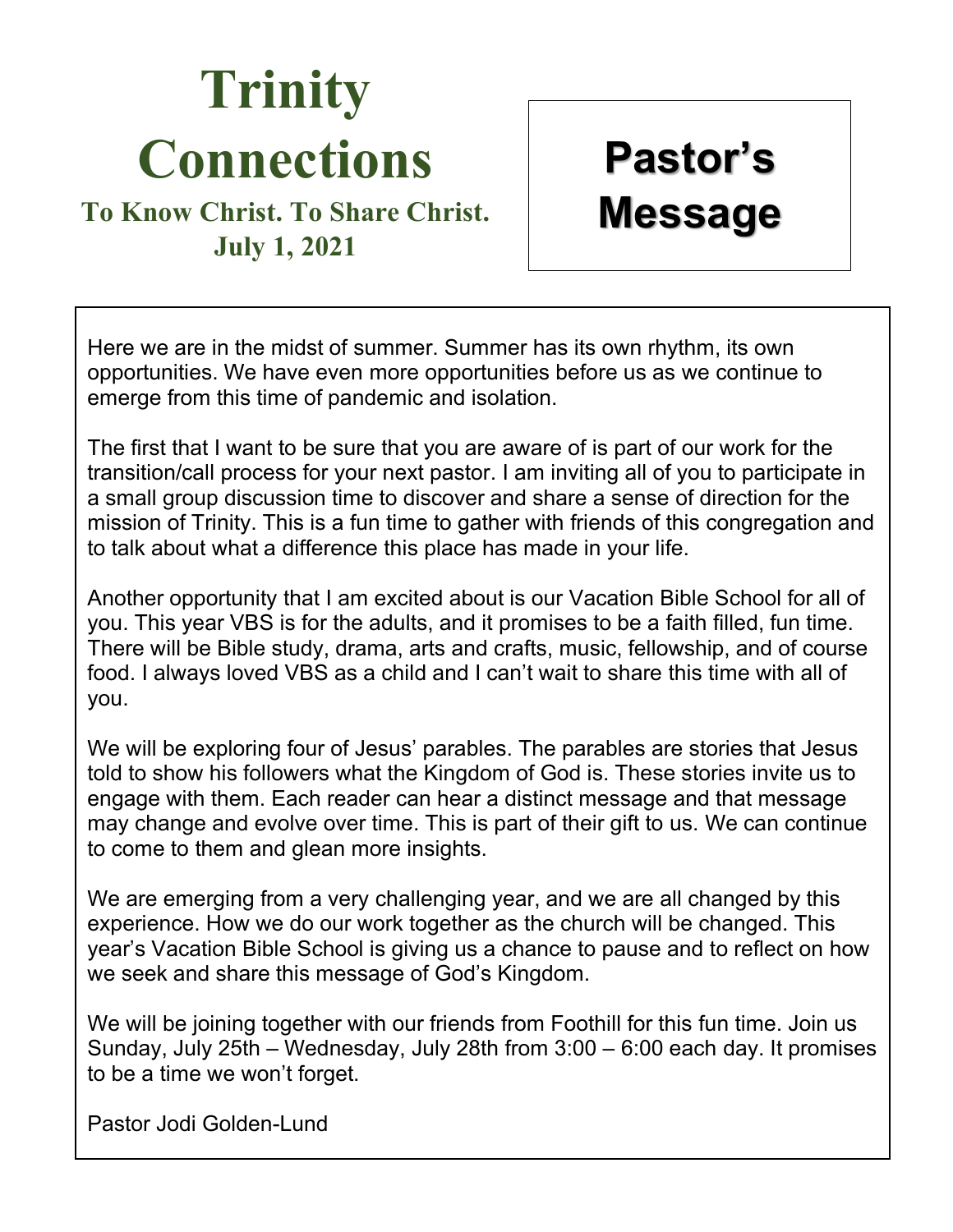### **Bibles, Books, and Beyond**

#### Trinity Lutheran's "Little Library" Now Under Construction!

Several months ago the Trinity Council decided to participate in the Porterville "Little Libraries Initiative." The goal of this initiative is to place 100 Little Libraries in the Porterville area over the next year, both to promote literacy and to commemorate the two fire fighters—Ray Figueroa and Patrick Jones—who lost their lives in the fire that burned down the Porterville Library. If you have not heard of "Little Libraries", they are typically small wooden "houses" that are stocked with books and placed curbside on a post in various neighborhoods. Local residents are asked to "take one, leave one."

Trinity's Little Library is now under construction! The builder is Don Cox of Springville, who was located for us by Richard Osborne. Richard, who has helped us with previous ministries to the homeless, is now on the board of the Central California Family Crisis Center and heads up the Crisis Center's work with the homeless.



Trinity's Little Library will be unique in several ways. First, our library is a bit larger than the typical Little Library and will look something like a church (see photograph). [Picture here?]

Second, our Little Library will be placed in front of the Porterville Welcome Center. The Welcome Center is a hub for homeless services that opened during the pandemic. It provides beds for a small number of folks, but also provides laundry facilities, and (currently) two meals a day to any homeless person who shows up. In addition, the Welcome Center is designed to be a one-stop hub for referrals to various services that might be helpful to homeless persons that are provided throughout the community.

Third, our Little Library will be stocked primarily with books requested by the homeless, though, of course, we will also include Bibles and perhaps other spiritual texts. As we work towards completion of Trinity's Little Library and prepare for its placement, I will be working with the Welcome Center to come up with a list of the books to be stocked in the Library. Once we have that list, I will be asking for your support in donating or funding the purchase of the requested used books.

When all is ready, you will all be invited to an "opening" ceremony that accompanies the placement of each of the libraries in the Porterville Little Library Initiative.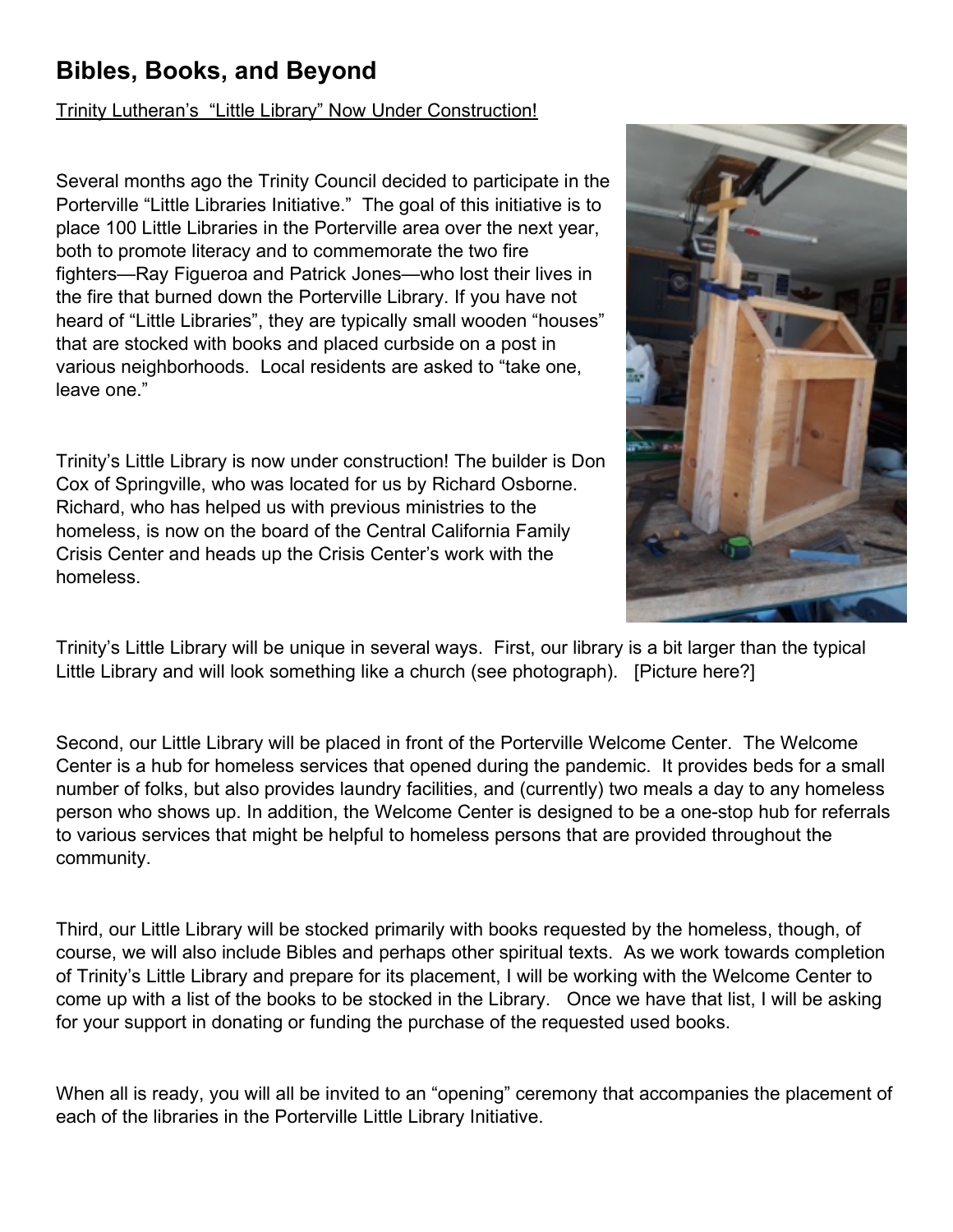#### **Bible Study At Trinity**

#### **Adult Vacation Bible School: Seeking and Sharing the Kingdom of God**

Sunday July 25—Wednesday July 28, 3:00-6:00 at Foothill Presbyterian

See Pastor's message for more info.

#### **Sunday Morning Bible Study**

Our weekly Sunday morning Bible study meets Sunday mornings from 9:45 to 10:45 in the Fellowship Hall. Currently, we are discussing the Epistles of John (1,2,3 John). These short documents provide a window onto the early church that provides Christian communities deep insight into how we can strengthen faith during periods of theological disagreement within the Body of Christ.

#### **Lectionary Bible Study with Pastor Jodi**

Pastor Jodi leads a Bible Study via Zoom each Monday evening at 6:30. Participants from both Trinity and Foothill have an opportunity to reflect on the next Sunday's scripture lesson. If you would like to participate, send an email to Pastor Jodi [\(pastorjodi@gmail.com\)](mailto:pastorjodi@gmail.com) and she will send you the Zoom link. The more participants, the more we learn and grow together!

#### **Coming Soon—The Book of Job: A Witness to Suffering**

The Book of Job holds a special place in the Bible as a text that addresses the reality of human suffering in many of its forms—including catastrophe, trauma, physical pain, loss, isolation, alienation, and grief. Our study of Job will offer participants across the religious-secular spectrum an opportunity to reflect on the wisdom found in this biblical classic. This class will be offered in two formats. One class will meet face to face; the other will meet via Zoom. The dates and more information about this class will be coming soon.